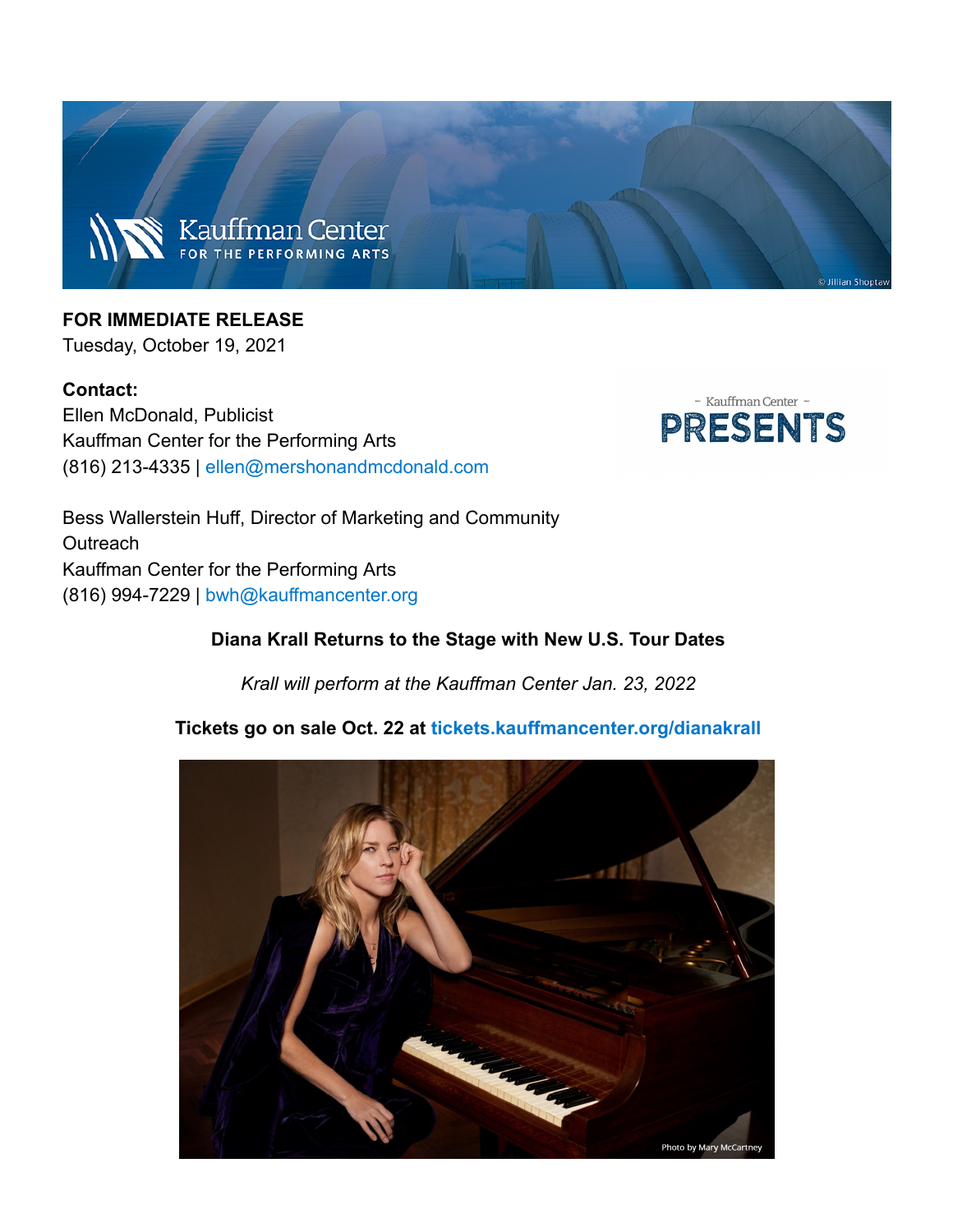KANSAS CITY (Oct. 19, 2021) - Grammy® Award-winning and multi-platinum jazz singer Diana Krall brings her 34-city U.S. tour to the Kauffman Center for the Performing Arts on Jan. 23, 2022. Tickets go on sale Friday, Oct. 22 at tickets.kauffmancenter.org/dianakrall.

Diana Krall is the only jazz singer to have eight albums debut at the top of the Billboard Jazz Albums chart. To date, her albums have garnered two Grammy® Awards, 10 Juno® Awards and have earned nine Gold, three Platinum, and seven multi-Platinum albums. Her 1999 release of When I Look in Your Eyes spent an unprecedented 52 weeks in the #1 position on Billboard's Jazz chart, won two Grammy® Awards, and went Platinum in the U.S. and Canada. Her most recent release, This Dream Of You, has garnered critical acclaim from fans and press alike. Krall's unique artistry transcends any single musical style and has made her one of the most recognizable artists of our time. As The New York Times recently noted, she possesses "a voice at once cool and sultry, wielded with a rhythmic sophistication."

For more information, visit tickets.kauffmancenter.org/dianakrall.

# **Follow and Like:**

facebook.com/dianakrall instagram.com/dianakrall twitter.com/dianakrall

Patrons will be asked to show proof of full vaccination or documentation of a negative COVID-19 test taken within 72 hours of the show. Masks are required for all patrons. Visit kauffmancenter.org/health for more information and to see a list of acceptable COVID-19 tests.

# **KAUFFMAN CENTER PRESENTS SERIES SCHEDULE\***

The Kauffman Center Presents series features extraordinary and diverse artists from a variety of musical genres and performance styles. Access to approved media photos for 2021-2022 Kauffman Center Presents artists can be found here. Upcoming events include:

# 2021-2022 Kauffman Center Presents events:

- Tuesday, Oct. 26, 2021 Pink Martini featuring China Forbes 7:30 p.m., Muriel Kauffman Theatre
- Wednesday, Oct. 27, 2021 Black Violin: Impossible Tour 7:30 p.m., Muriel Kauffman Theatre
- Saturday, Oct. 30, 2021 Asleep at the Wheel 7:30 p.m., Muriel Kauffman Theatre
- Sunday, Oct. 31, 2021 Champions Of Magic 4 p.m., Muriel Kauffman Theatre
- Saturday, Jan. 22, 2022 Mystery Science Theater 3000 LIVE: Time Bubble Tour 7:30 p.m., Muriel Kauffman Theatre
- Sunday, Jan. 23, 2022 Diana Krall 7 p.m., Muriel Kauffman Theatre
- Wednesday, Feb. 9, 2022 The Beach Boys 7:30 p.m., Muriel Kauffman Theatre
- Sunday, April 10, 2022 Frankie Valli & The Four Seasons 8 p.m., Muriel Kauffman Theatre ·